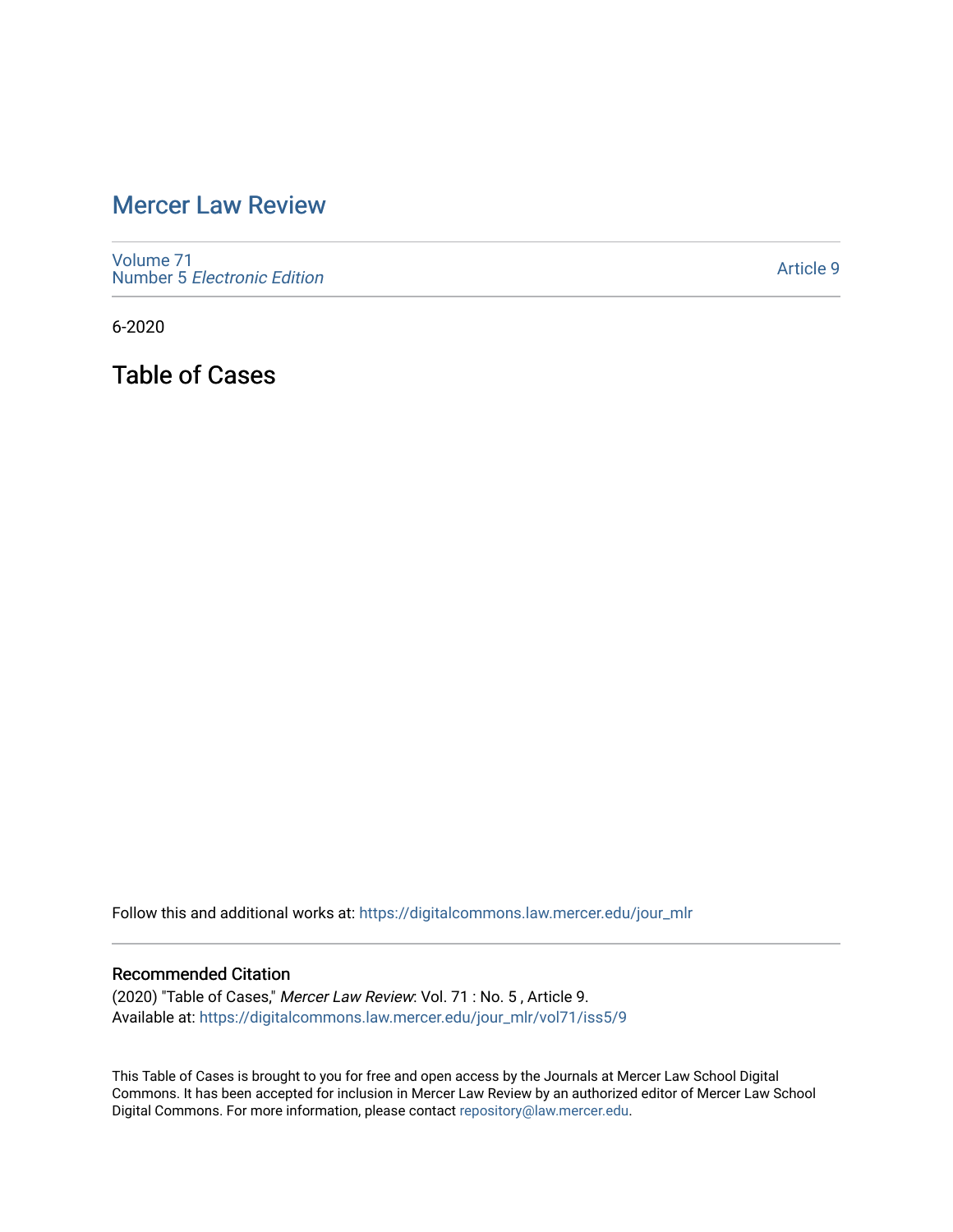## **Table of Cases**

Access Management Group L.P. v. Hanham, 1277 Access Now, Inc. v. Southwest Airlines, 1221 Albany Federal Savings & Loan Association v. Henderson, 1290 American Century Mortgage Investors v. Bankamerica Realty Investors, 1289 Arizona v. Johnson, 1217 Balleau v. Wall, 1254 Board of Regents of the University System of Georgia v. Doe, 1283 Brown v. Board of Education, 1233 Chandler v. Miller, 1251 Commonwealth v. Feliz, 1257 Cooley v. Moss, 1280 Cordell & Cordell, P.C. v. Gao, 1287 Dean Witter Reynolds, Inc. v. Fernandez, 1220 Eaves & Collins v. Cherokee Iron Co., 1281 Georgia Lottery Corporation v. Patel, 1263 Georgia Lottery Corporation v. Sumner, 1267 Grady v. North Carolina, 1251 Griffin v. Wisconsin, 1252 Hanham v. Access Management Group L.P., 1277

Illinois v. Caballes, 1217 Inland Atlantic Old National Phase I, LLC v. 6245 Old National, LLC, 1287 Jackson v. Georgia Lottery Corporation, 1268 Jones v. State, 1252 Kyle v. Georgia Lottery Corporation, 1268 L.J. v. School Board of Broward County, 1229 Mapp v. Ohio, 1214 Miller v. Tate, 1286 Mills v. Board of Education of the District of Columbia, 1233 Park v. State, 1247 Parker v. Brown House Co., 1282 Pennsylvania Association for Retarded Children v. Pennsylvania, 1233 People v. Hallack, 1254 Precise v. City of Rossville, 1266 Rodriguez v. United States, 1214 Rogers v. Atkinson, 1281 Samson v. California, 1251 Shiho Seki v. Groupon, Inc., 1286 Smith v. Georgia Loan, Savings & Banking Co., 1280 State v. Grady, 1255 State v. Griffin, 1255 Talley v. Mathis, 1266 United States v. Campbell, 1211